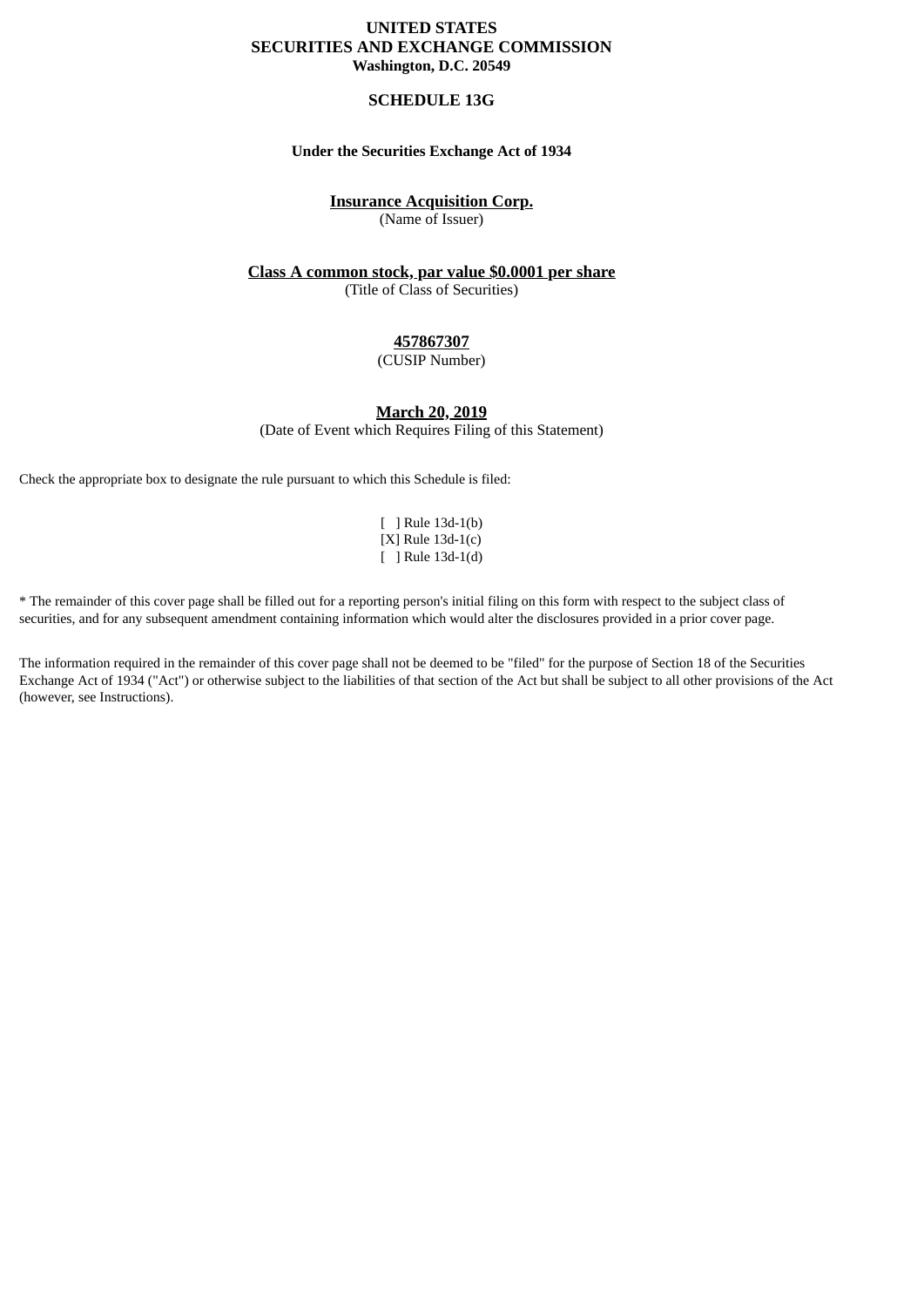| $\mathbf{1}$   | <b>NAME OF REPORTING PERSON</b><br><b>AQR Capital Management, LLC</b>                                                                |  |                                                   |  |
|----------------|--------------------------------------------------------------------------------------------------------------------------------------|--|---------------------------------------------------|--|
|                | I.R.S. IDENTIFICATION NO. OF ABOVE PERSON (ENTITIES ONLY)                                                                            |  |                                                   |  |
| 2              | CHECK THE APPROPRIATE BOX IF A MEMBER OF A GROUP<br>$(a)$ $\begin{bmatrix} 1 \end{bmatrix}$<br>$(b)$ [ ]                             |  |                                                   |  |
| 3              | <b>SEC USE ONLY</b>                                                                                                                  |  |                                                   |  |
| $\overline{4}$ | <b>CITIZENSHIP OR PLACE OF ORGANIZATION</b><br>Delaware, USA                                                                         |  |                                                   |  |
|                | <b>NUMBER OF</b><br><b>SHARES</b><br><b>BENEFICIALLY</b><br><b>OWNED BY</b><br><b>EACH</b><br><b>REPORTING</b><br><b>PERSON WITH</b> |  | <b>SOLE VOTING POWER</b>                          |  |
|                |                                                                                                                                      |  | <b>SHARED VOTING POWER</b><br>1,100,000           |  |
|                |                                                                                                                                      |  | <b>SOLE DISPOSITIVE POWER</b>                     |  |
|                |                                                                                                                                      |  | 8<br><b>SHARED DISPOSITIVE POWER</b><br>1,100,000 |  |
| 9              | AGGREGATE AMOUNT BENEFICIALLY OWNED BY EACH REPORTING PERSON<br>1,100,000                                                            |  |                                                   |  |
| 10             | <b>CHECK BOX IF THE AGGREGATE AMOUNT IN ROW (9) EXCLUDES CERTAIN SHARES</b><br>$\begin{bmatrix} 1 \end{bmatrix}$                     |  |                                                   |  |
| 11             | PERCENT OF CLASS REPRESENTED BY AMOUNT IN ROW (9)<br>8.13%                                                                           |  |                                                   |  |
| 12             | <b>TYPE OF REPORTING PERSON</b><br>IA                                                                                                |  |                                                   |  |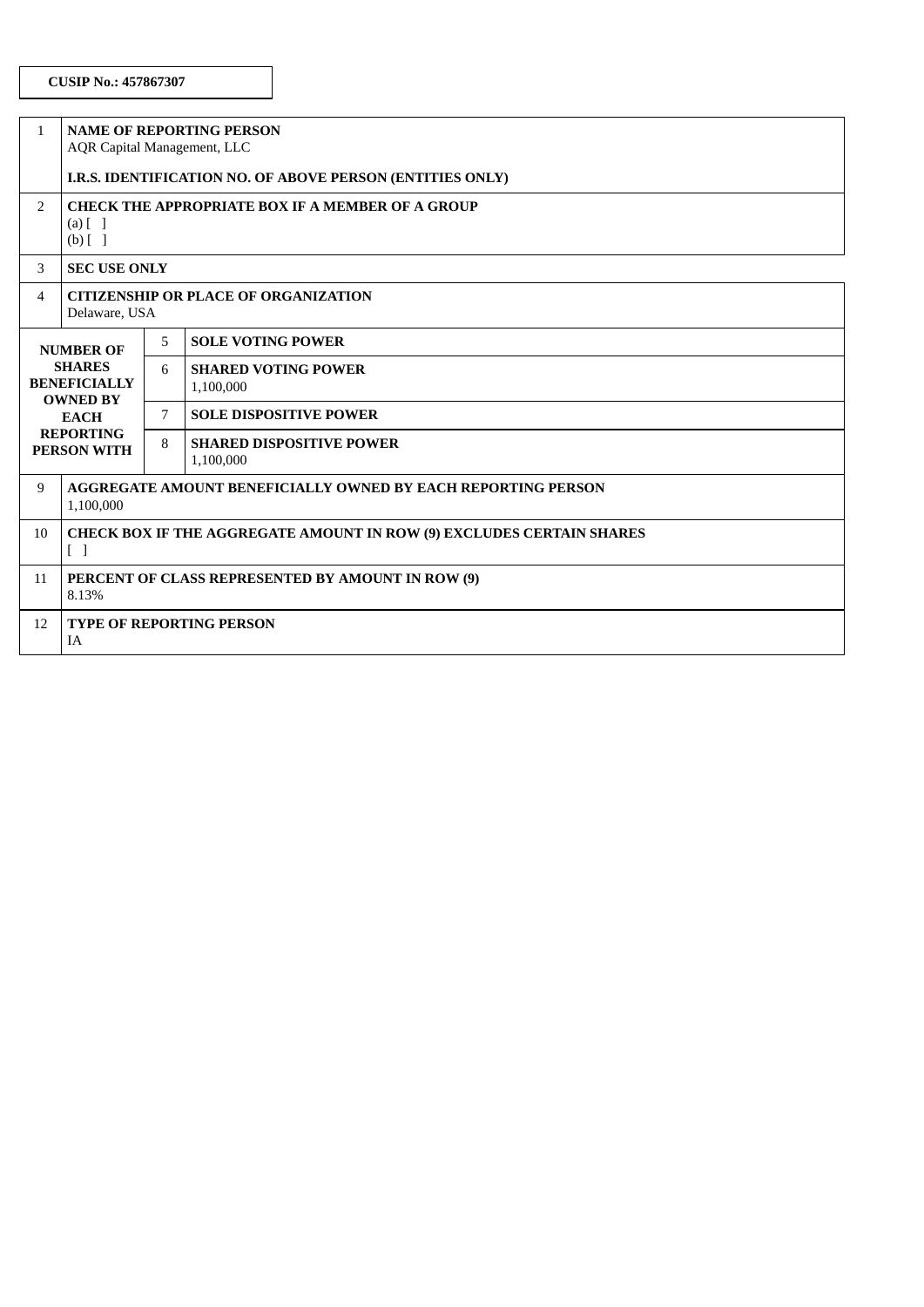| $\mathbf{1}$                                                                                                                  | <b>NAME OF REPORTING PERSON</b><br>AQR Capital Management Holdings, LLC                                        |   |                                              |  |  |
|-------------------------------------------------------------------------------------------------------------------------------|----------------------------------------------------------------------------------------------------------------|---|----------------------------------------------|--|--|
|                                                                                                                               | I.R.S. IDENTIFICATION NO. OF ABOVE PERSON (ENTITIES ONLY)                                                      |   |                                              |  |  |
| 2                                                                                                                             | <b>CHECK THE APPROPRIATE BOX IF A MEMBER OF A GROUP</b><br>$(a)$ $[$ $]$<br>$(b)$ [ ]                          |   |                                              |  |  |
| 3                                                                                                                             | <b>SEC USE ONLY</b>                                                                                            |   |                                              |  |  |
| 4                                                                                                                             | <b>CITIZENSHIP OR PLACE OF ORGANIZATION</b><br>Delaware, USA                                                   |   |                                              |  |  |
| <b>NUMBER OF</b><br><b>SHARES</b><br><b>BENEFICIALLY</b><br><b>OWNED BY</b><br><b>EACH</b><br><b>REPORTING</b><br>PERSON WITH |                                                                                                                | 5 | <b>SOLE VOTING POWER</b>                     |  |  |
|                                                                                                                               |                                                                                                                | 6 | <b>SHARED VOTING POWER</b><br>1,100,000      |  |  |
|                                                                                                                               |                                                                                                                | 7 | <b>SOLE DISPOSITIVE POWER</b>                |  |  |
|                                                                                                                               |                                                                                                                | 8 | <b>SHARED DISPOSITIVE POWER</b><br>1,100,000 |  |  |
| 9                                                                                                                             | AGGREGATE AMOUNT BENEFICIALLY OWNED BY EACH REPORTING PERSON<br>1,100,000                                      |   |                                              |  |  |
| 10                                                                                                                            | <b>CHECK BOX IF THE AGGREGATE AMOUNT IN ROW (9) EXCLUDES CERTAIN SHARES</b><br>$\begin{bmatrix} \end{bmatrix}$ |   |                                              |  |  |
| 11                                                                                                                            | PERCENT OF CLASS REPRESENTED BY AMOUNT IN ROW (9)<br>8.13%                                                     |   |                                              |  |  |
| 12                                                                                                                            | <b>TYPE OF REPORTING PERSON</b><br>HC                                                                          |   |                                              |  |  |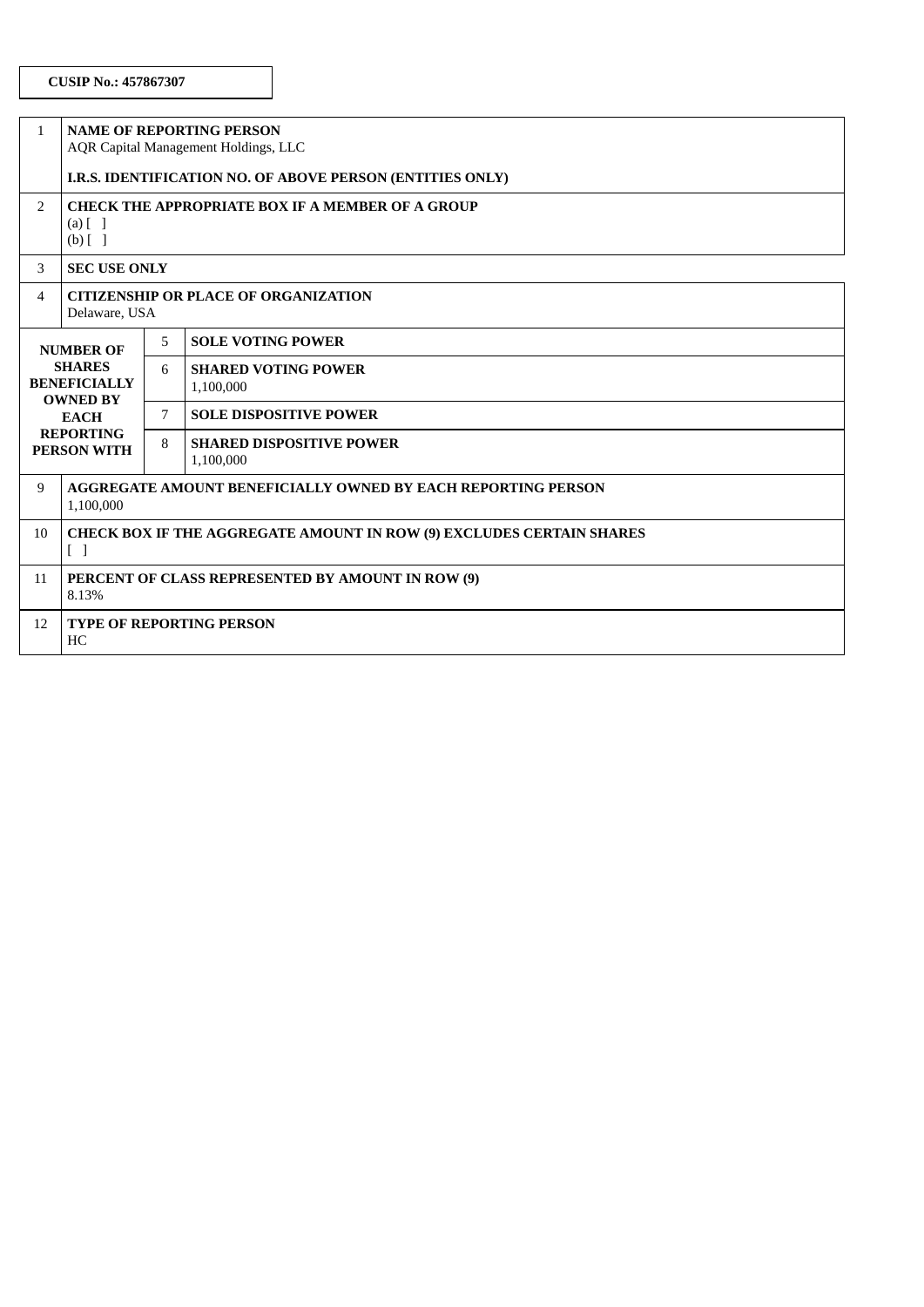| $\mathbf{1}$   | <b>NAME OF REPORTING PERSON</b><br>CNH Partners, LLC                                                                                 |  |                                                   |  |
|----------------|--------------------------------------------------------------------------------------------------------------------------------------|--|---------------------------------------------------|--|
|                | I.R.S. IDENTIFICATION NO. OF ABOVE PERSON (ENTITIES ONLY)                                                                            |  |                                                   |  |
| 2              | <b>CHECK THE APPROPRIATE BOX IF A MEMBER OF A GROUP</b><br>$(a)$ $\lceil$ $\rceil$<br>$(b)$ []                                       |  |                                                   |  |
| 3              | <b>SEC USE ONLY</b>                                                                                                                  |  |                                                   |  |
| $\overline{4}$ | <b>CITIZENSHIP OR PLACE OF ORGANIZATION</b><br>Delaware, USA                                                                         |  |                                                   |  |
|                | <b>NUMBER OF</b><br><b>SHARES</b><br><b>BENEFICIALLY</b><br><b>OWNED BY</b><br><b>EACH</b><br><b>REPORTING</b><br><b>PERSON WITH</b> |  | <b>SOLE VOTING POWER</b>                          |  |
|                |                                                                                                                                      |  | <b>SHARED VOTING POWER</b><br>1,100,000           |  |
|                |                                                                                                                                      |  | <b>SOLE DISPOSITIVE POWER</b>                     |  |
|                |                                                                                                                                      |  | 8<br><b>SHARED DISPOSITIVE POWER</b><br>1,100,000 |  |
| 9              | AGGREGATE AMOUNT BENEFICIALLY OWNED BY EACH REPORTING PERSON<br>1,100,000                                                            |  |                                                   |  |
| 10             | <b>CHECK BOX IF THE AGGREGATE AMOUNT IN ROW (9) EXCLUDES CERTAIN SHARES</b><br>$[\ ]$                                                |  |                                                   |  |
| 11             | PERCENT OF CLASS REPRESENTED BY AMOUNT IN ROW (9)<br>8.13%                                                                           |  |                                                   |  |
| 12             | <b>TYPE OF REPORTING PERSON</b><br>IA                                                                                                |  |                                                   |  |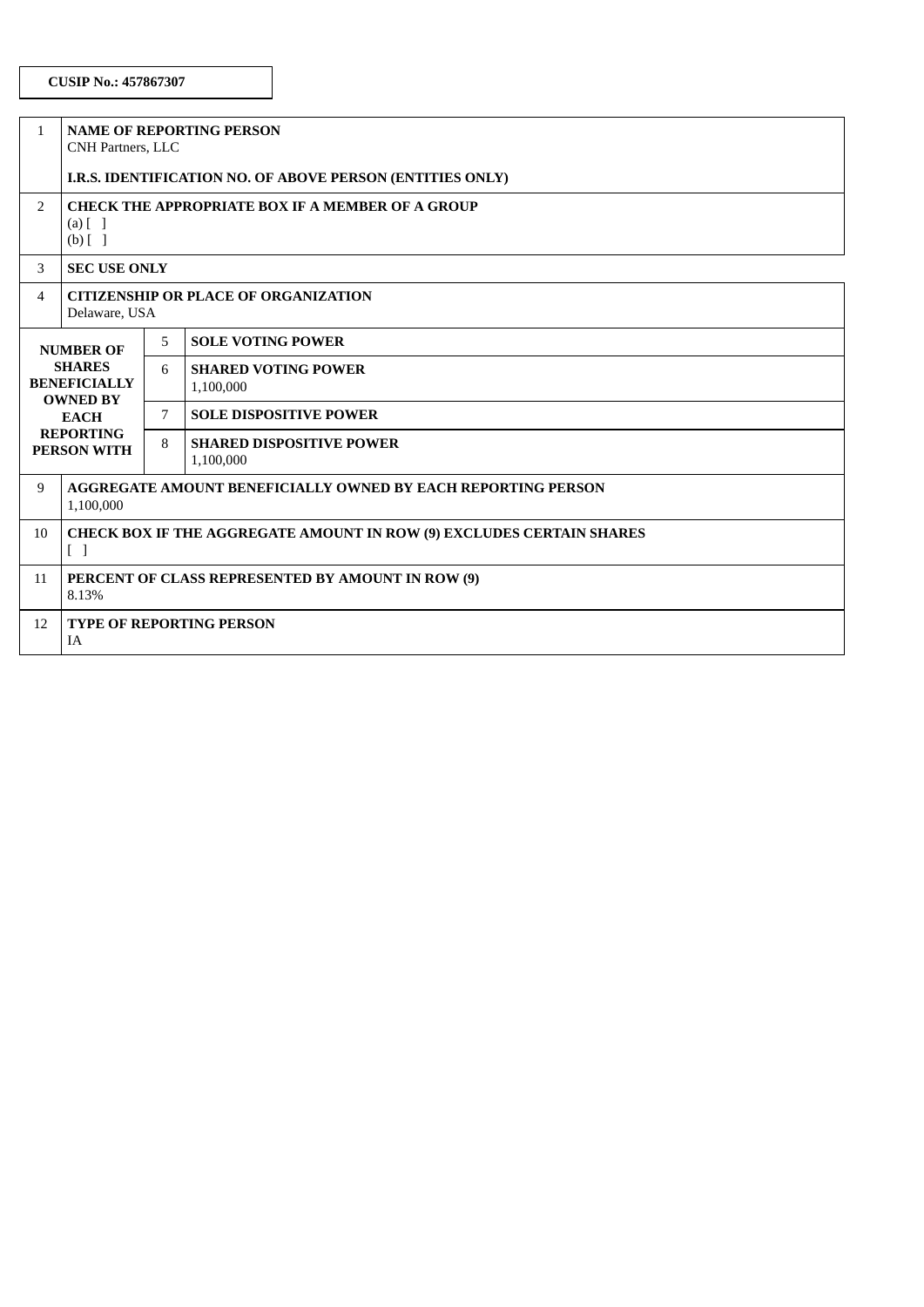| $\mathbf{1}$                                             | <b>NAME OF REPORTING PERSON</b><br>AQR Absolute Return Master Account, L.P.                                    |                                                 |                                       |  |  |  |
|----------------------------------------------------------|----------------------------------------------------------------------------------------------------------------|-------------------------------------------------|---------------------------------------|--|--|--|
|                                                          | I.R.S. IDENTIFICATION NO. OF ABOVE PERSON (ENTITIES ONLY)                                                      |                                                 |                                       |  |  |  |
| 2                                                        | CHECK THE APPROPRIATE BOX IF A MEMBER OF A GROUP<br>$(a)$ $[$ $]$<br>$(b)$ [ ]                                 |                                                 |                                       |  |  |  |
| 3                                                        | <b>SEC USE ONLY</b>                                                                                            |                                                 |                                       |  |  |  |
| $\overline{4}$                                           | <b>CITIZENSHIP OR PLACE OF ORGANIZATION</b><br>Cayman Islands                                                  |                                                 |                                       |  |  |  |
| <b>NUMBER OF</b><br><b>SHARES</b><br><b>BENEFICIALLY</b> |                                                                                                                | 5                                               | <b>SOLE VOTING POWER</b>              |  |  |  |
|                                                          |                                                                                                                | 6                                               | <b>SHARED VOTING POWER</b><br>880,000 |  |  |  |
|                                                          | <b>OWNED BY</b><br><b>EACH</b>                                                                                 |                                                 | <b>SOLE DISPOSITIVE POWER</b>         |  |  |  |
| <b>REPORTING</b><br>PERSON WITH                          |                                                                                                                | 8<br><b>SHARED DISPOSITIVE POWER</b><br>880,000 |                                       |  |  |  |
| 9                                                        | AGGREGATE AMOUNT BENEFICIALLY OWNED BY EACH REPORTING PERSON<br>880,000                                        |                                                 |                                       |  |  |  |
| 10                                                       | <b>CHECK BOX IF THE AGGREGATE AMOUNT IN ROW (9) EXCLUDES CERTAIN SHARES</b><br>$\begin{bmatrix} \end{bmatrix}$ |                                                 |                                       |  |  |  |
| 11                                                       | PERCENT OF CLASS REPRESENTED BY AMOUNT IN ROW (9)<br>6.51%                                                     |                                                 |                                       |  |  |  |
| 12                                                       | <b>TYPE OF REPORTING PERSON</b><br>PN                                                                          |                                                 |                                       |  |  |  |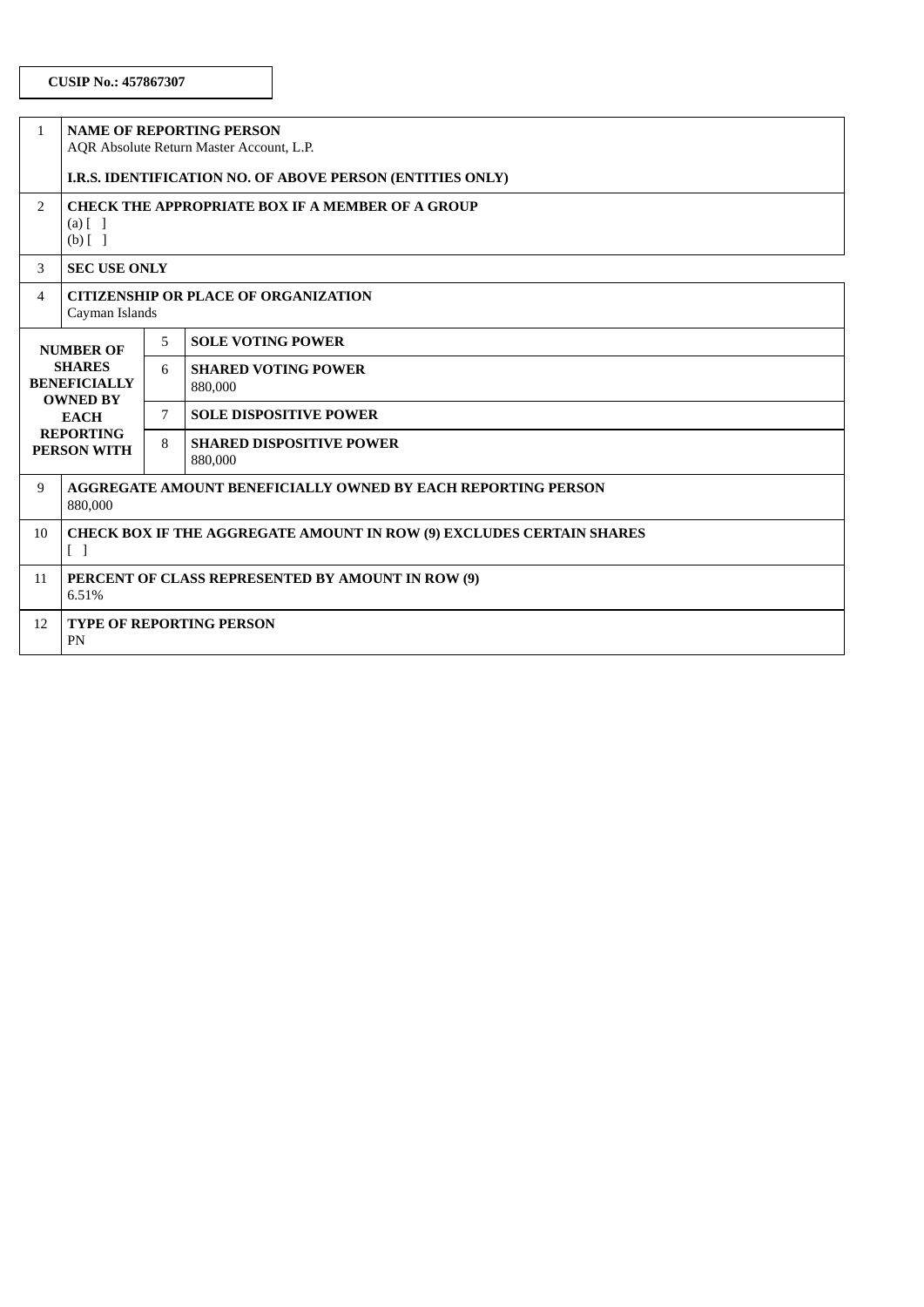| $\mathbf{1}$                                                                                                                  | <b>NAME OF REPORTING PERSON</b><br>AQR Principal Global Asset Allocation, LLC                                  |                                                 |                                       |  |
|-------------------------------------------------------------------------------------------------------------------------------|----------------------------------------------------------------------------------------------------------------|-------------------------------------------------|---------------------------------------|--|
|                                                                                                                               | I.R.S. IDENTIFICATION NO. OF ABOVE PERSON (ENTITIES ONLY)                                                      |                                                 |                                       |  |
| 2                                                                                                                             | CHECK THE APPROPRIATE BOX IF A MEMBER OF A GROUP<br>$(a)$ $[$ $]$<br>$(b)$ [ ]                                 |                                                 |                                       |  |
| 3                                                                                                                             | <b>SEC USE ONLY</b>                                                                                            |                                                 |                                       |  |
| 4                                                                                                                             | <b>CITIZENSHIP OR PLACE OF ORGANIZATION</b><br>Delaware, USA                                                   |                                                 |                                       |  |
| <b>NUMBER OF</b><br><b>SHARES</b><br><b>BENEFICIALLY</b><br><b>OWNED BY</b><br><b>EACH</b><br><b>REPORTING</b><br>PERSON WITH |                                                                                                                | 5.                                              | <b>SOLE VOTING POWER</b>              |  |
|                                                                                                                               |                                                                                                                | 6                                               | <b>SHARED VOTING POWER</b><br>880,000 |  |
|                                                                                                                               |                                                                                                                | 7                                               | <b>SOLE DISPOSITIVE POWER</b>         |  |
|                                                                                                                               |                                                                                                                | 8<br><b>SHARED DISPOSITIVE POWER</b><br>880,000 |                                       |  |
| 9                                                                                                                             | AGGREGATE AMOUNT BENEFICIALLY OWNED BY EACH REPORTING PERSON<br>880,000                                        |                                                 |                                       |  |
| 10                                                                                                                            | <b>CHECK BOX IF THE AGGREGATE AMOUNT IN ROW (9) EXCLUDES CERTAIN SHARES</b><br>$\begin{bmatrix} \end{bmatrix}$ |                                                 |                                       |  |
| 11                                                                                                                            | PERCENT OF CLASS REPRESENTED BY AMOUNT IN ROW (9)<br>6.51%                                                     |                                                 |                                       |  |
| 12                                                                                                                            | <b>TYPE OF REPORTING PERSON</b><br>HC                                                                          |                                                 |                                       |  |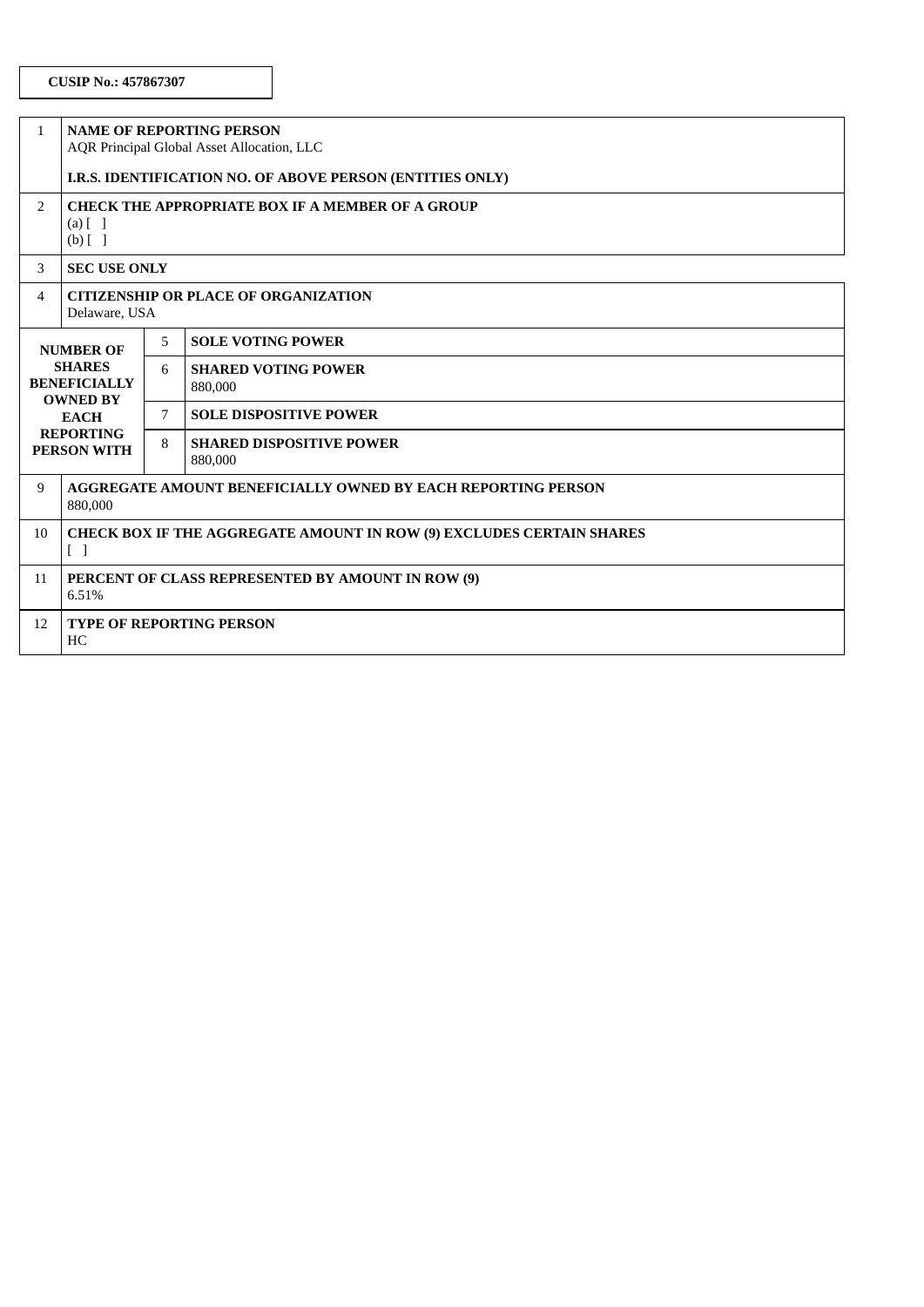#### **ITEM 1(a). NAME OF ISSUER:**

Insurance Acquisition Corp.

#### **ITEM 1(b). ADDRESS OF ISSUER'S PRINCIPAL EXECUTIVE OFFICES:**

2929 Arch Street, Suite 1703 Philadelphia, PA 19104

#### **ITEM 2(a). NAME OF PERSON FILING:**

(1) AQR Capital Management, LLC

- (2) AQR Capital Management Holdings, LLC
- (3) CNH Partners, LLC

(4) AQR Absolute Return Master Account, L.P.

(5) AQR Principal Global Asset Allocation, LLC

AQR Capital Management, LLC is a wholly owned subsidiary of AQR Capital Management Holdings, LLC. CNH Partners, LLC is deemed to be controlled by AQR Capital Management, LLC. AQR Capital Management, LLC, and CNH Partners, LLC act as investment manager to AQR Absolute Return Master Account, L.P. AQR Principal Global Asset Allocation, LLC is the general partner of AQR Absolute Return Master Account, L.P.

#### **ITEM 2(b). ADDRESS OF PRINCIPAL BUSINESS OFFICE OR, IF NONE, RESIDENCE:**

(1) TWO GREENWICH PLAZA GREENWICH, CT 06830 (2) TWO GREENWICH PLAZA GREENWICH, CT 06830

(3) TWO GREENWICH PLAZA GREENWICH, CT 06830

(4) TWO GREENWICH PLAZA GREENWICH, CT 06830

(5) TWO GREENWICH PLAZA GREENWICH, CT 06830

#### **ITEM 2(c). CITIZENSHIP:**

- (1) Delaware, USA
- (2) Delaware, USA
- (3) Delaware, USA
- (4) Cayman Islands
- (5) Delaware, USA

#### **ITEM 2(d). TITLE OF CLASS OF SECURITIES:**

Class A common stock, par value \$0.0001 per share

#### **ITEM 2(e). CUSIP NUMBER:**

457867307

#### ITEM 3. IF THIS STATEMENT IS FILED PURSUANT TO SECTION 240.13d-1(b), or 13d-2(b) or (c) CHECK WHETHER THE **PERSON FILING IS A:**

- (a) [ ] Broker or dealer registered under Section 15 of the Act (15 U.S.C. 78c);
- (b)  $\left[ \right]$  Bank as defined in Section 3(a)(6) of the Act (15 U.S.C. 78c);
- (c)  $\begin{bmatrix} \end{bmatrix}$  Insurance company as defined in Section 3(a)(19) of the Act (15 U.S.C. 78c);
- (d) [ ] Investment company registered under Section 8 of the Investment Company Act of 1940 (15 U.S.C 80a-8);
- (e)  $\left[ \right]$  An investment adviser in accordance with 240.13d-1(b)(1)(ii)(E);
- (f)  $\left[ \right]$  An employee benefit plan or endowment fund in accordance with 240.13d-1(b)(1)(ii)(F);
- (g)  $\left[ \right]$  A parent holding company or control person in accordance with 240.13d-1(b)(1)(ii)(G);
- (h) [ ] A savings associations as defined in Section 3(b) of the Federal Deposit Insurance Act (12 U.S.C. 1813);
- (i)  $[$  ] A church plan that is excluded from the definition of an investment company under Section 3(c)(14) of the Investment Company Act of 1940 (15 U.S.C. 80a-3);
- (j)  $[$  ] A non-U.S. institution in accordance with 240.13d-1(b)(1)(ii)(J);
- (k)  $\left[ \right]$  Group, in accordance with 240.13d-1(b)(1)(ii)(K). If filing as a non-U.S. institution in accordance with  $240.13d1(b)(1)(ii)(J)$ , please specify the type of institution:

#### **ITEM 4. OWNERSHIP**

**(a) Amount beneficially owned:**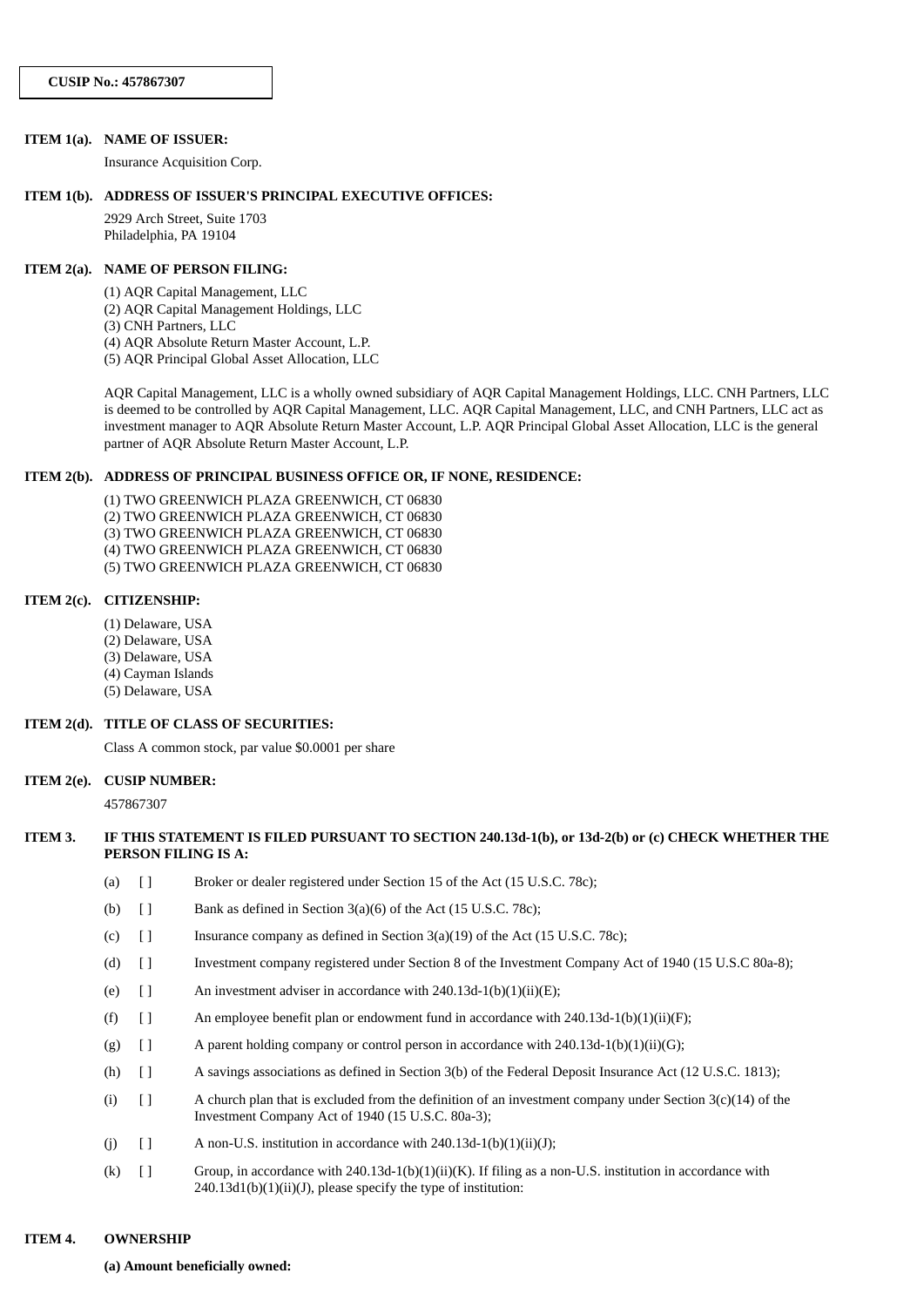$1,100,000*$ 

\* Units representing 1,100,000 shares of Class A common stock, par value \$0.0001 per share

**(b) Percent of class:**

8.13%

#### **(c) Number of shares as to which the person has:**

(i) sole power to vote or to direct the vote:

(ii) shared power to vote or to direct the vote:

AQR Capital Management, LLC - 1,100,000 AQR Capital Management Holdings, LLC - 1,100,000 CNH Partners, LLC - 1,100,000 AQR Absolute Return Master Account, L.P. - 880,000 AQR Principal Global Asset Allocation, LLC - 880,000

(iii) sole power to dispose or direct the disposition of:

(iv) shared power to dispose or to direct the disposition of:

AQR Capital Management, LLC - 1,100,000 AQR Capital Management Holdings, LLC - 1,100,000 CNH Partners, LLC - 1,100,000 AQR Absolute Return Master Account, L.P. - 880,000 AQR Principal Global Asset Allocation, LLC - 880,000

#### **ITEM 5. OWNERSHIP OF FIVE PERCENT OR LESS OF A CLASS:**

If this statement is being filed to report the fact that as of the date hereof the reporting person has ceased to be the beneficial owner of more than five percent of the class of securities, check the following [ ].

# **ITEM 6. OWNERSHIP OF MORE THAN FIVE PERCENT ON BEHALF OF ANOTHER PERSON:**

This Item [6] is not applicable.

# **ITEM 7. IDENTIFICATION AND CLASSIFICATION OF THE SUBSIDIARY WHICH ACQUIRED THE SECURITY BEING REPORTED ON BY THE PARENT HOLDING COMPANY:**

See Item 2(a) above.

#### **ITEM 8. IDENTIFICATION AND CLASSIFICATION OF MEMBERS OF THE GROUP:**

This Item [8] is not applicable.

## **ITEM 9. NOTICE OF DISSOLUTION OF GROUP:**

This Item [9] is not applicable.

#### **ITEM 10. CERTIFICATION:**

By signing below I certify that, to the best of my knowledge and belief, the securities referred to above were not acquired and are not held for the purpose of or with the effect of changing or influencing the control of the issuer of the securities and were not acquired and are not held in connection with or as a participant in any transaction having that purpose or effect.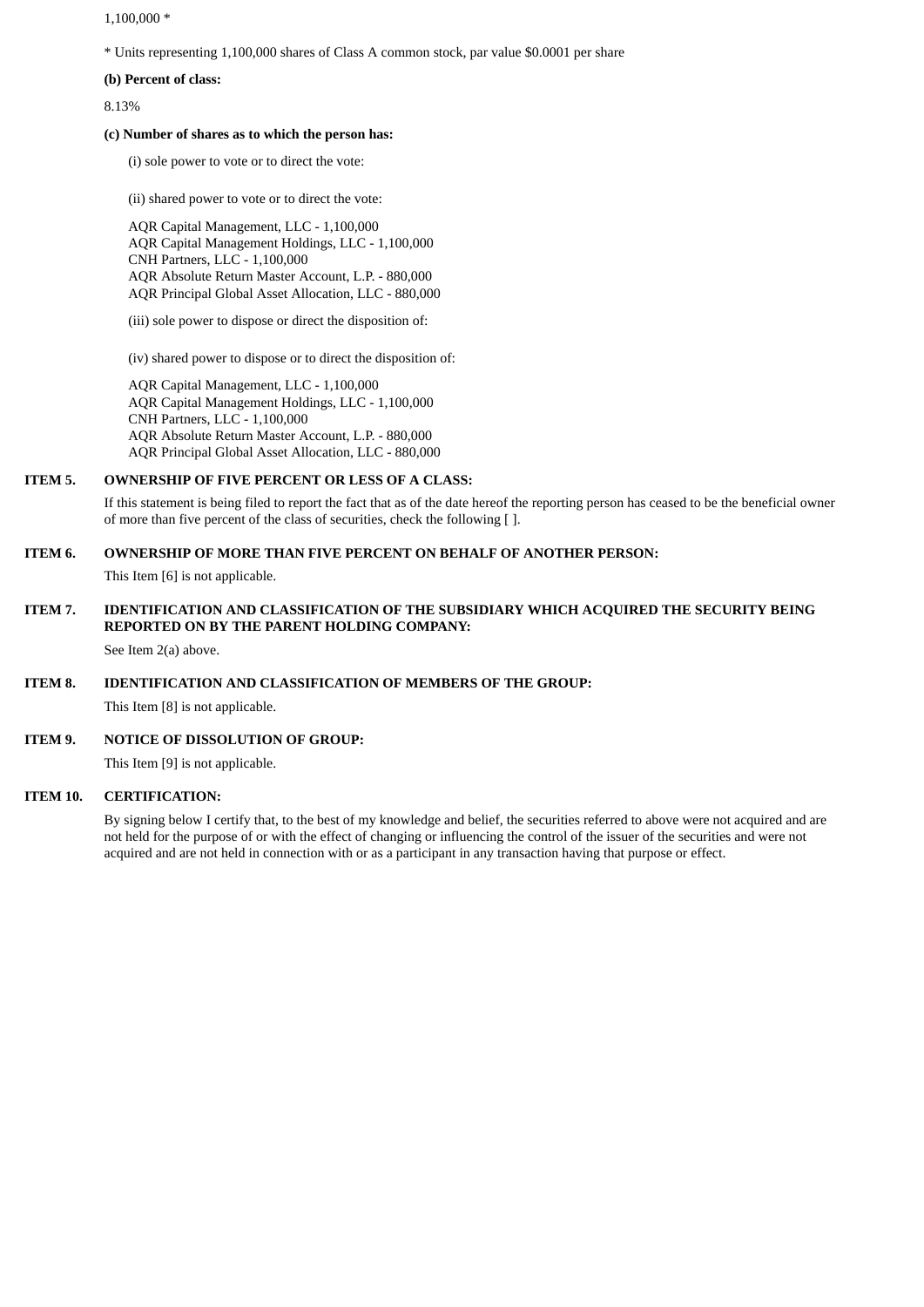# **SIGNATURE**

After reasonable inquiry and to the best of my knowledge and belief, I certify that the information set forth in this statement is true, complete and correct.

| March 27 2019 | AQR Capital Management, LLC |                                                                                             |  |
|---------------|-----------------------------|---------------------------------------------------------------------------------------------|--|
|               | By:                         | /s/ Bethany Oleynick                                                                        |  |
|               | Name:                       | <b>Bethany Oleynick</b>                                                                     |  |
|               | Title:                      | <b>Authorized Signatory</b>                                                                 |  |
| March 27 2019 |                             | AQR Capital Management Holdings, LLC                                                        |  |
|               |                             | /s/ Bethany Oleynick                                                                        |  |
|               | By:                         |                                                                                             |  |
|               | Name:                       | <b>Bethany Oleynick</b>                                                                     |  |
|               | Title:                      | <b>Authorized Signatory</b>                                                                 |  |
| March 27 2019 |                             | CNH Partners, LLC                                                                           |  |
|               | By:                         | /s/ Bethany Oleynick                                                                        |  |
|               | Name:                       | <b>Bethany Oleynick</b>                                                                     |  |
|               | Title:                      | <b>Authorized Signatory</b>                                                                 |  |
| March 27 2019 |                             | AQR Absolute Return Master Account, L.P.                                                    |  |
|               | By:                         | /s/ AQR Principal Global Asset Allocation, LLC, its General Partner<br>/s/ Bethany Oleynick |  |
|               | Name:                       | <b>Bethany Oleynick</b>                                                                     |  |
|               | Title:                      | <b>Authorized Signatory</b>                                                                 |  |
| March 27 2019 |                             | AQR Principal Global Asset Allocation, LLC                                                  |  |
|               | By:                         | /s/ Bethany Oleynick                                                                        |  |
|               | Name:                       | <b>Bethany Oleynick</b>                                                                     |  |
|               | Title:                      | <b>Authorized Signatory</b>                                                                 |  |

Attention — Intentional misstatements or omissions of fact constitute Federal criminal violations (See 18 U.S.C. 1001).